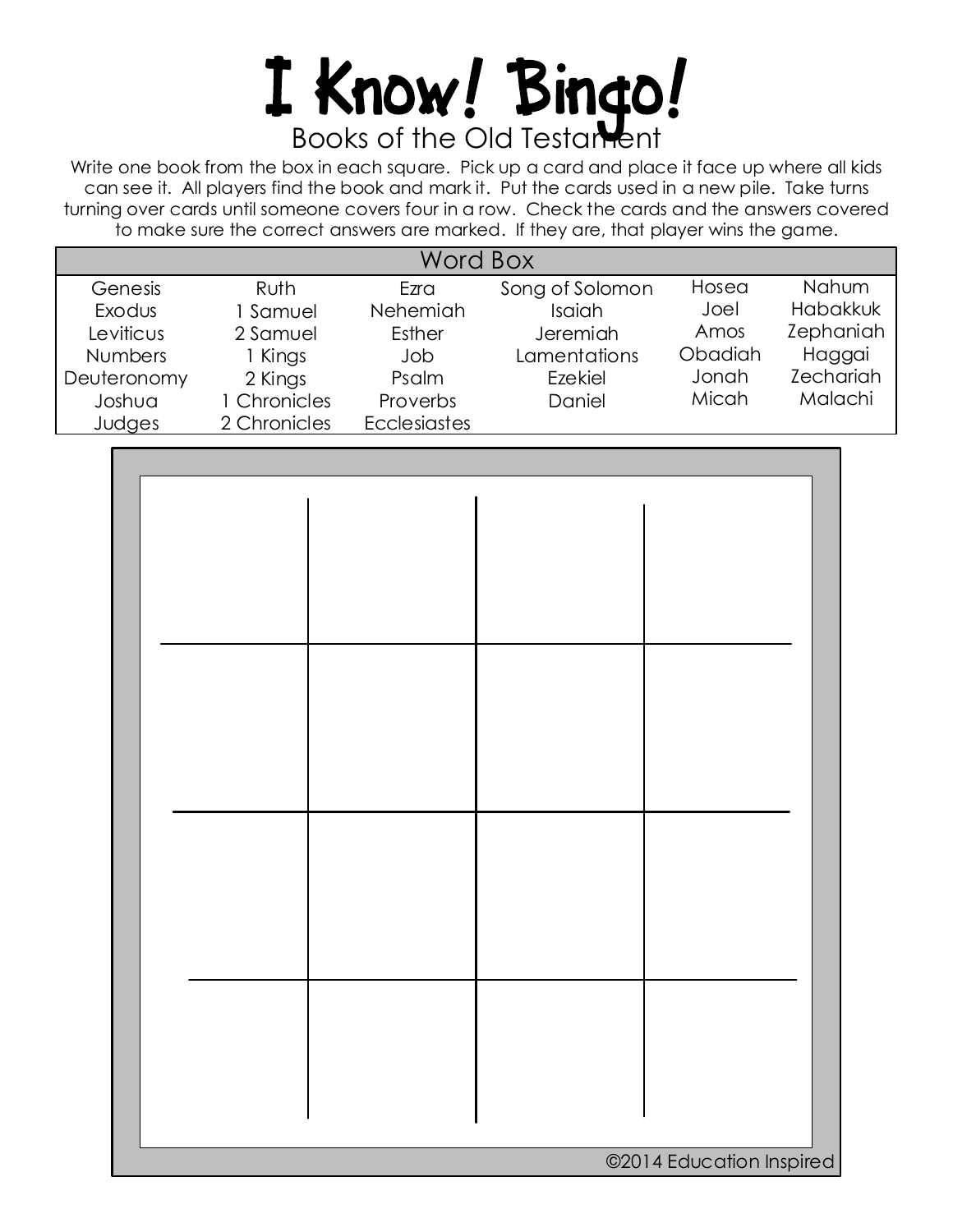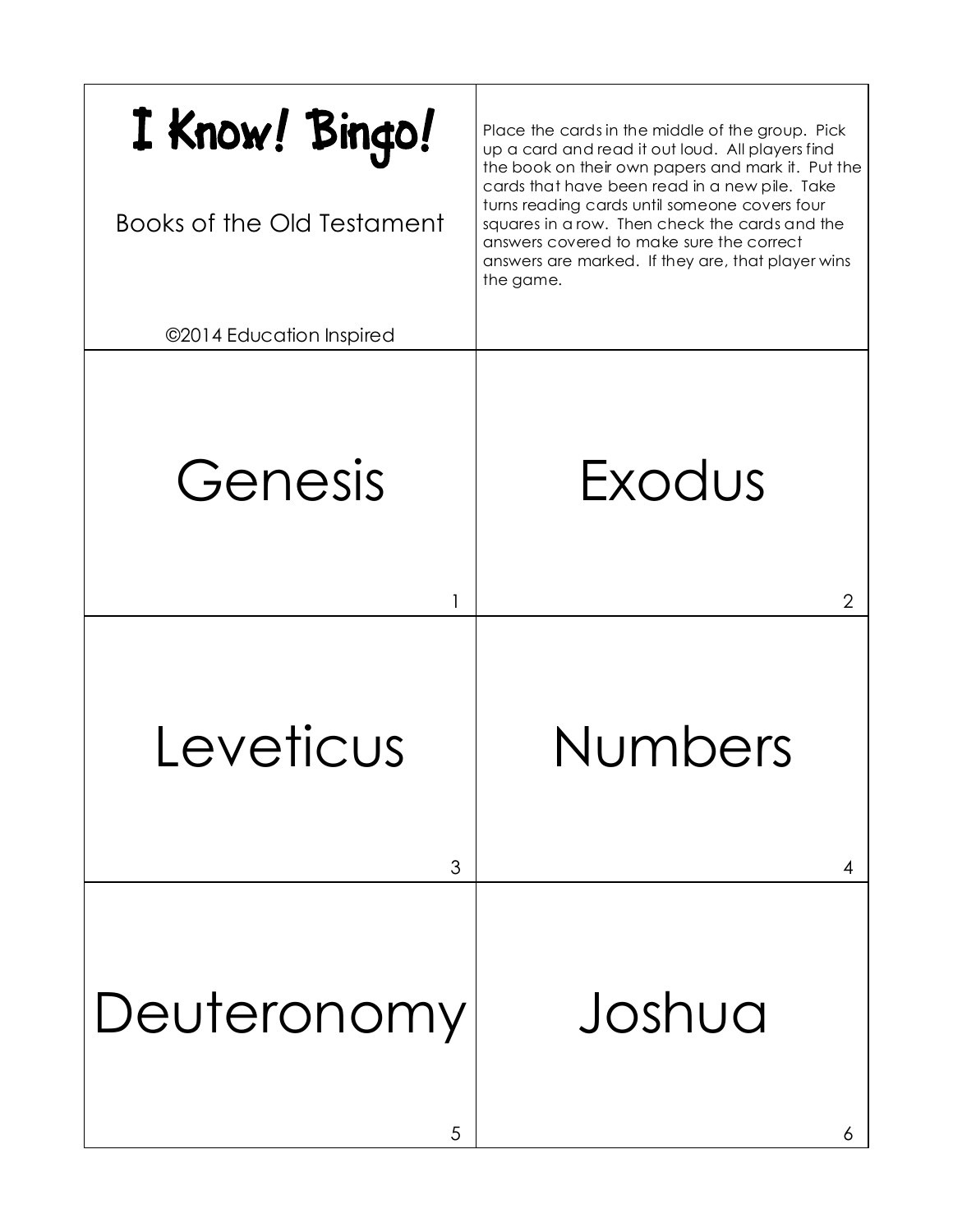| Judges         | Ruth         |
|----------------|--------------|
| $\overline{7}$ | 8            |
| 1 Samuel       | 2 Samuel     |
| 9              | 10           |
| 1 Kings        | 2 Kings      |
| 11             | 12           |
| 1 Chronicles   | 2 Chronicles |
| 13             | 14           |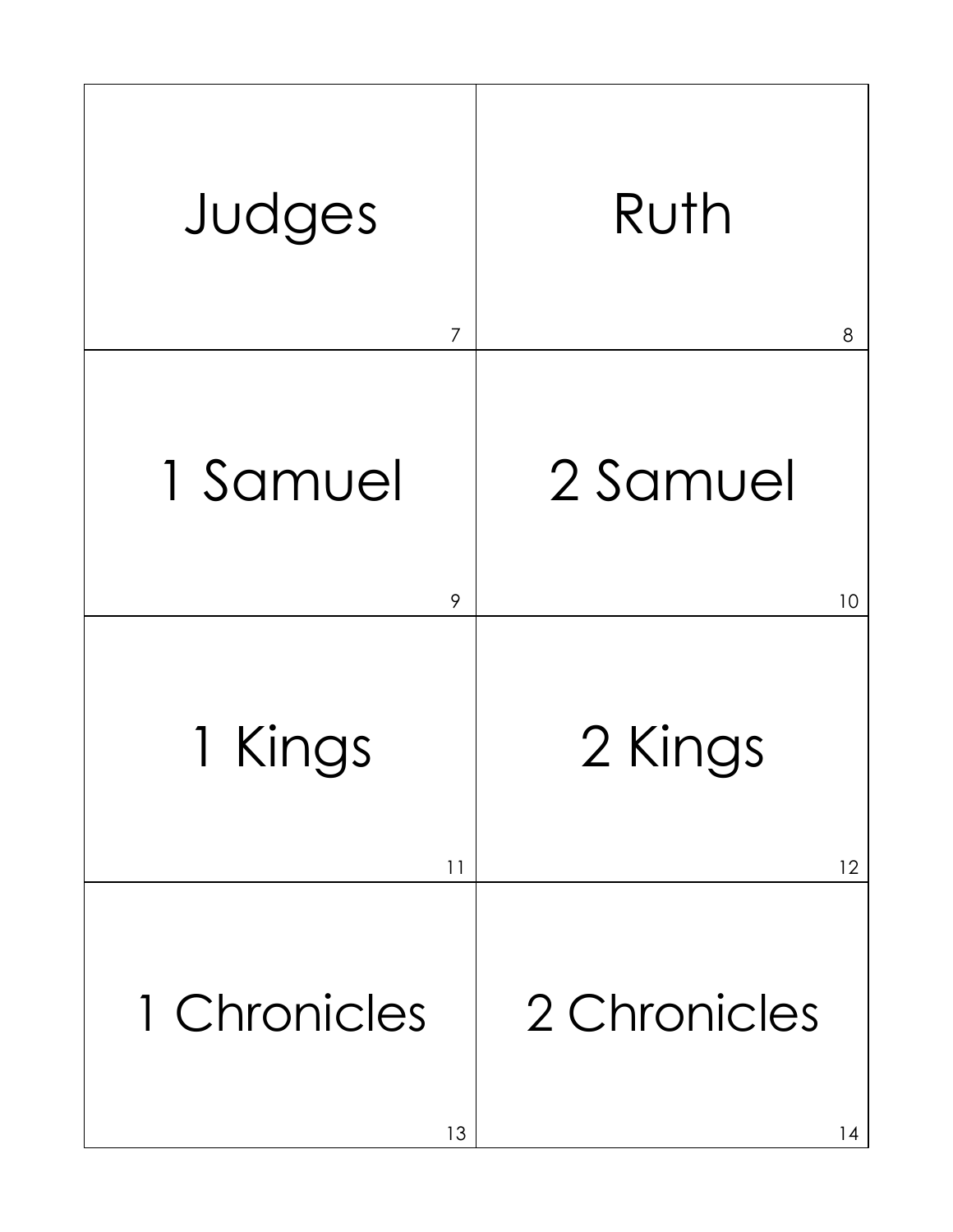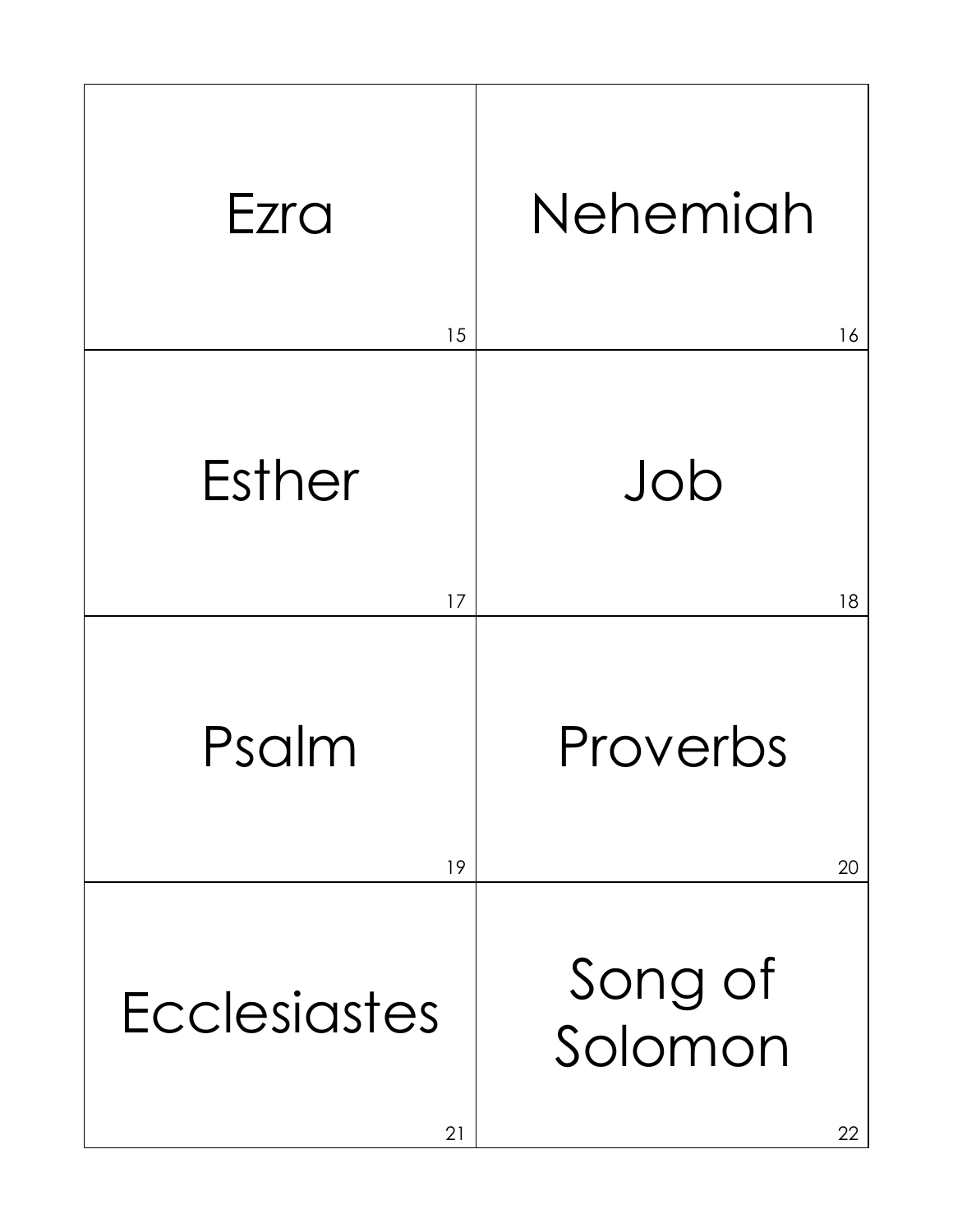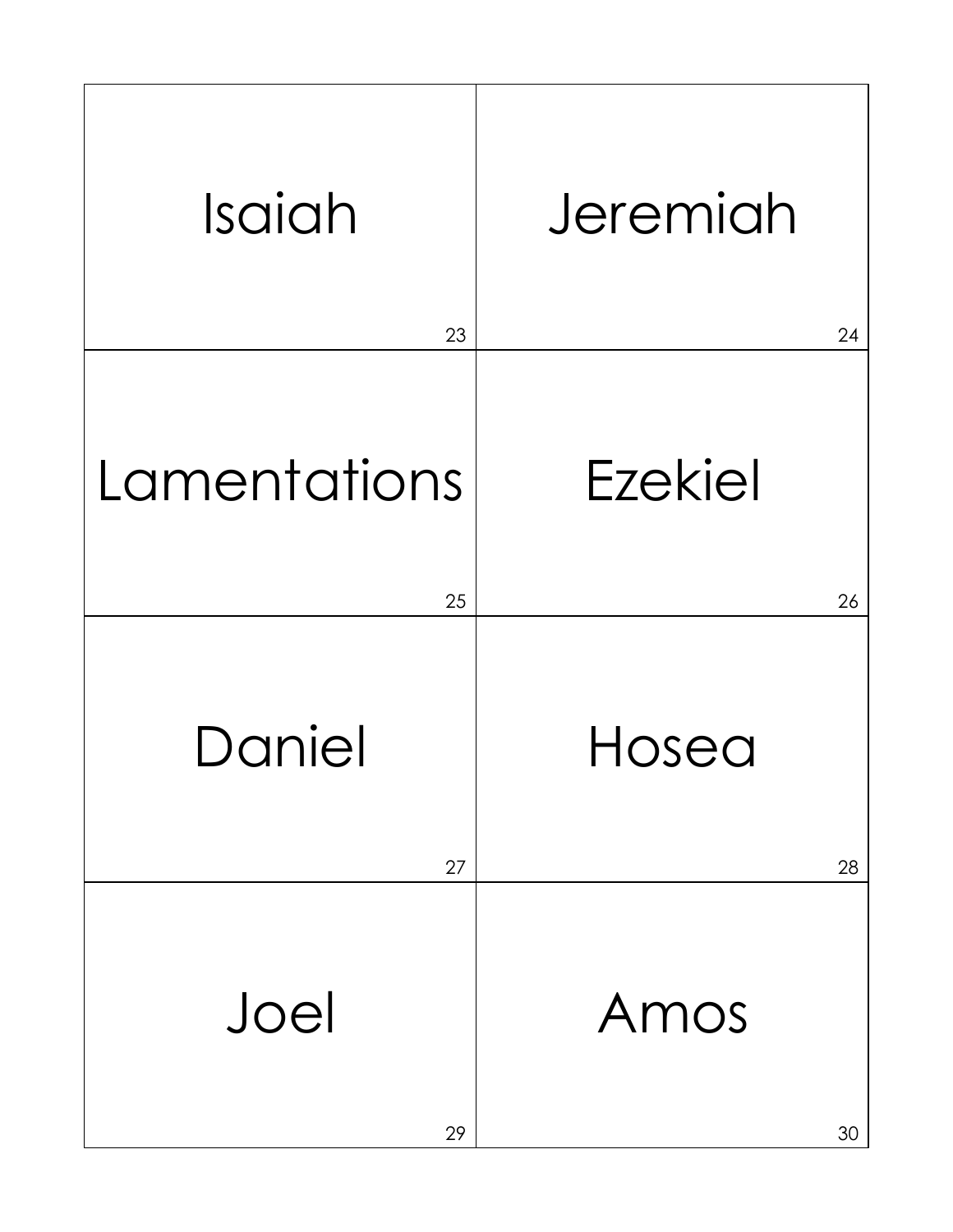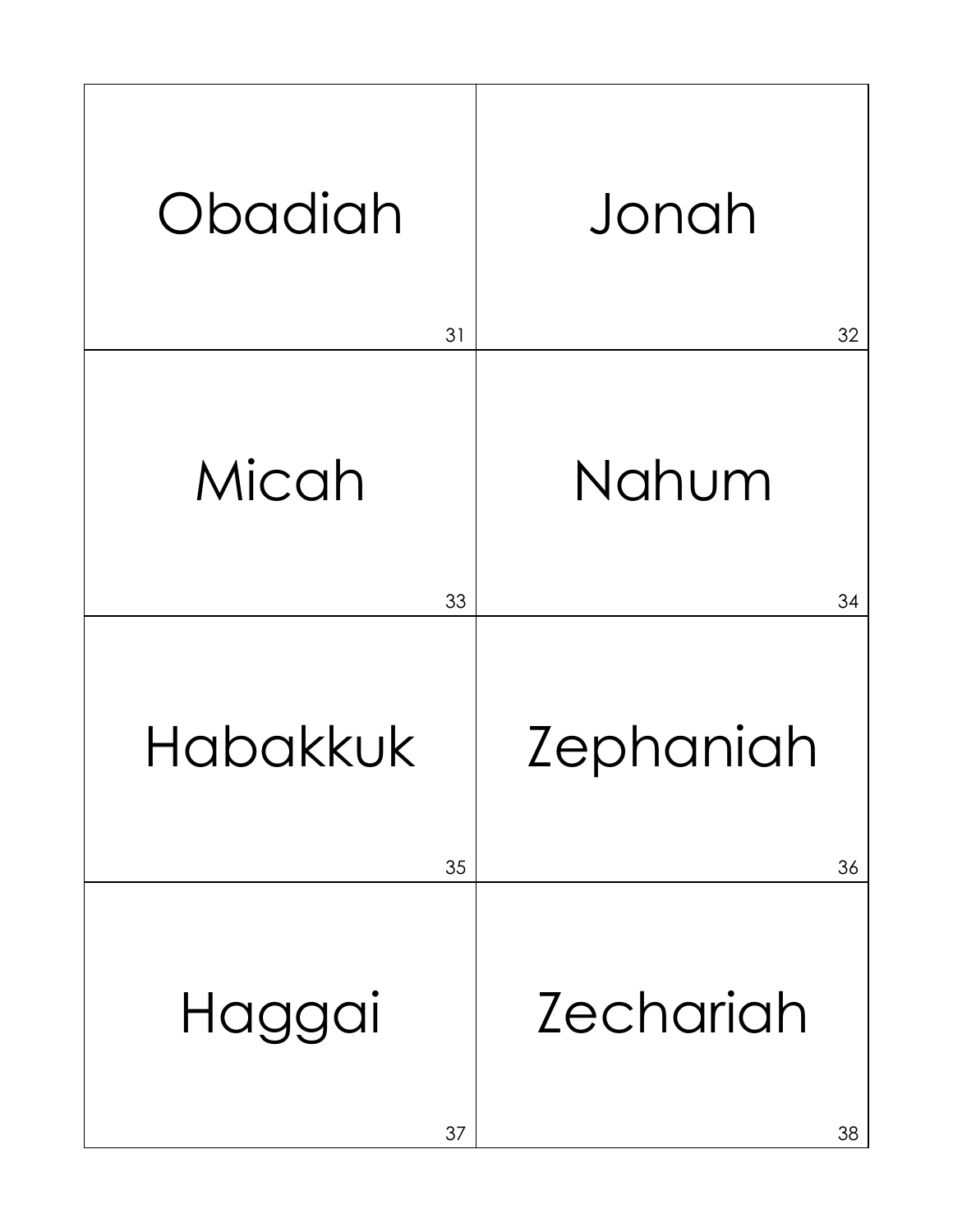## Malachi

39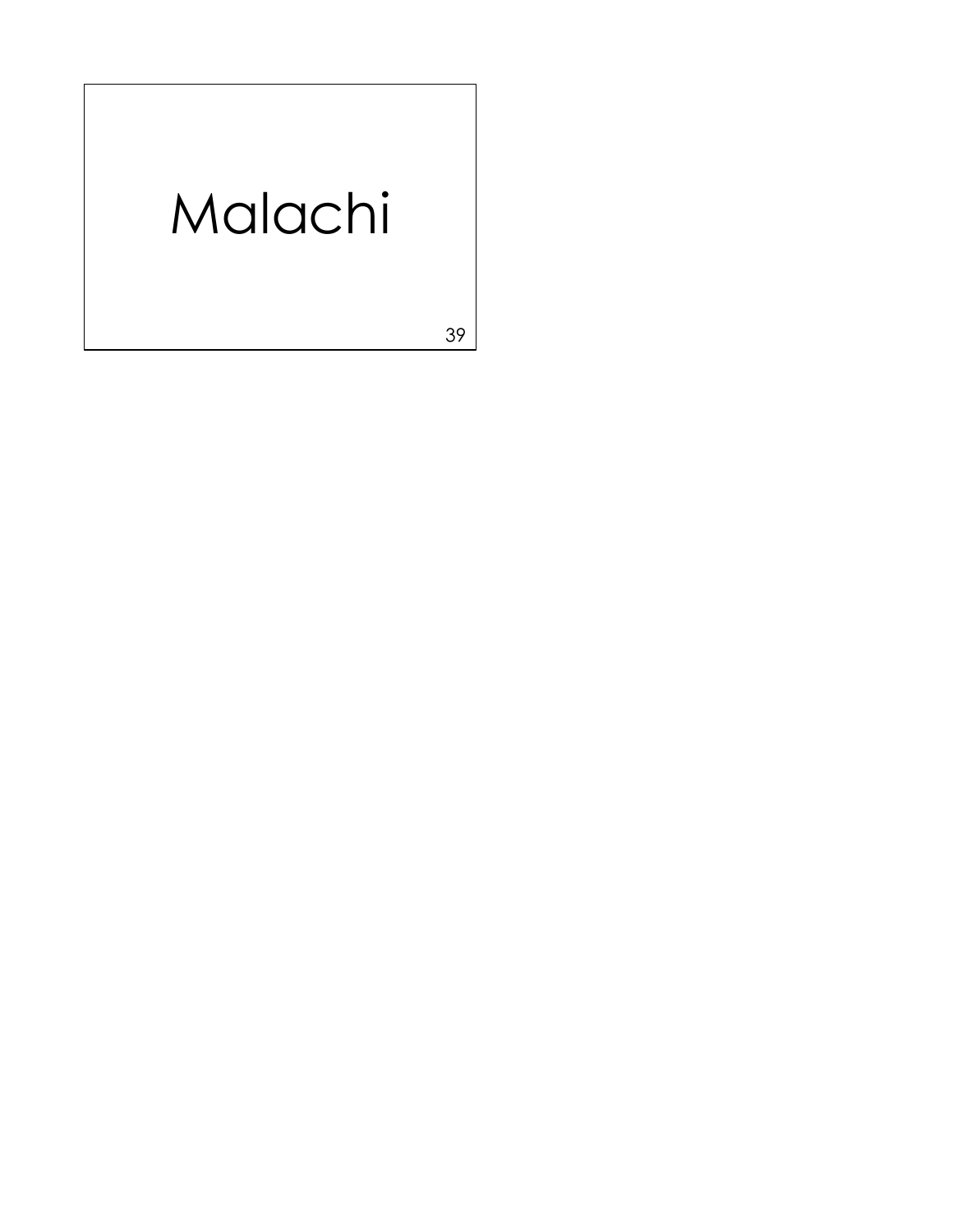

| Leviticus      | Joshua              | Jonah     | Psalm   |
|----------------|---------------------|-----------|---------|
| Amos           | Jeremiah            | 1 Samuel  | Ezra    |
| <b>Numbers</b> | <b>Ecclesiastes</b> | Nahum     | Ezekiel |
| 2 Kings        | Job                 | Zephaniah | Genesis |

I Know! Bingo!

| Micah      | Joel   | Proverbs           | Exodus           |
|------------|--------|--------------------|------------------|
| 2 Samuel   | Ruth   | Song of<br>Solomon | <b>Habakkuk</b>  |
| Chronicles | Haggai | Daniel             | <b>Esther</b>    |
| Leviticus  | Isaiah | Psalm              | <b>Zechariah</b> |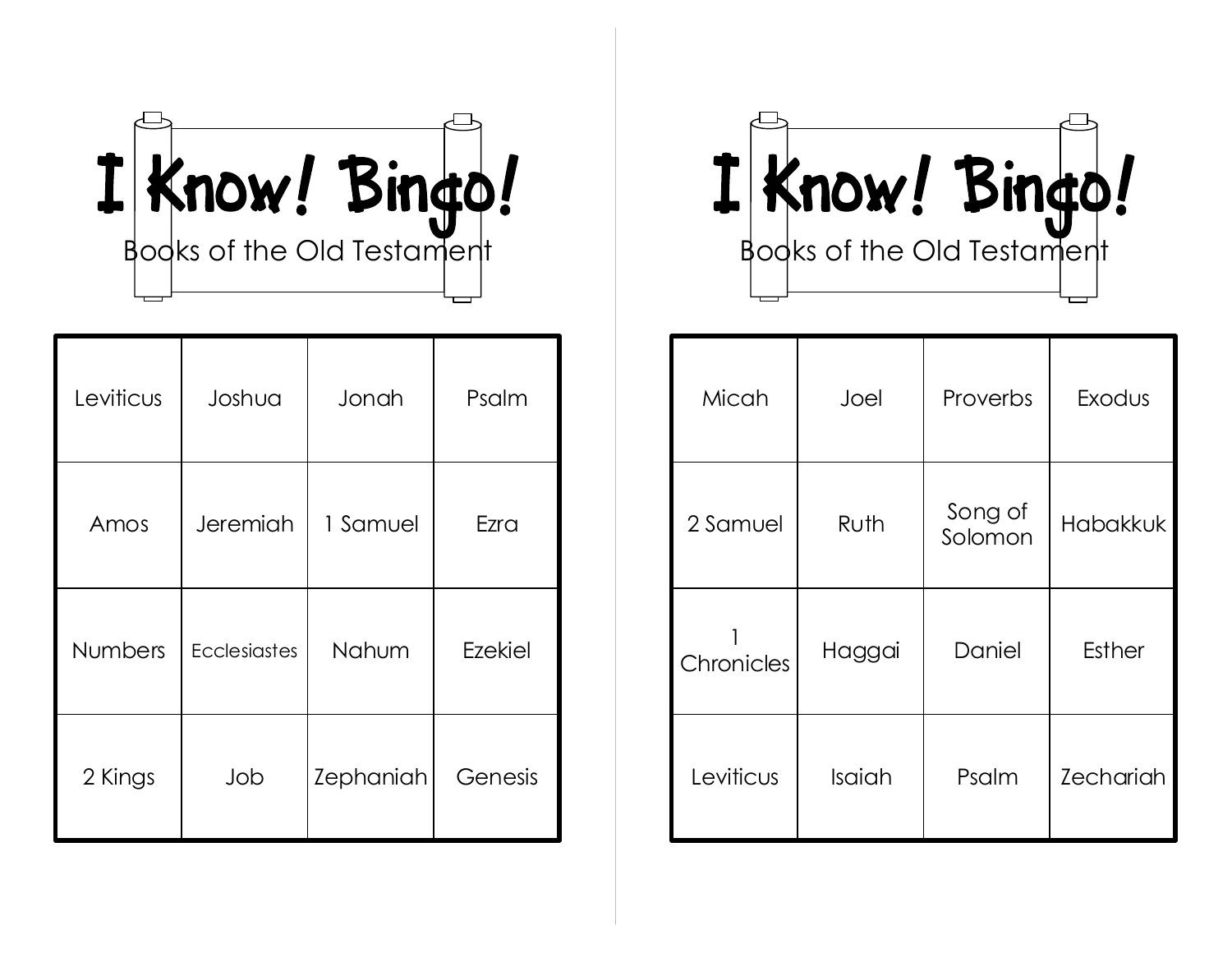

| Psalm              | Micah   | Obadiah         | Malachi         |
|--------------------|---------|-----------------|-----------------|
| Lamentations       | Amos    | Exodus          | <b>Esther</b>   |
| Judges             | 2 Kings | <b>Nehemiah</b> | 2<br>Chronicles |
| Song of<br>Solomon | Isaiah  | Daniel          | 1 Samuel        |

I Know! Bingo!

| Job                 | Proverbs         | Ezekiel | Hosea           |
|---------------------|------------------|---------|-----------------|
| Nahum               | <b>Zechariah</b> | Joel    | Jeremiah        |
| <b>Ecclesiastes</b> | <b>Habakkuk</b>  | Genesis | <b>Numbers</b>  |
| Deuteronomy         | Joshua           | 1 Kings | 2<br>Chronicles |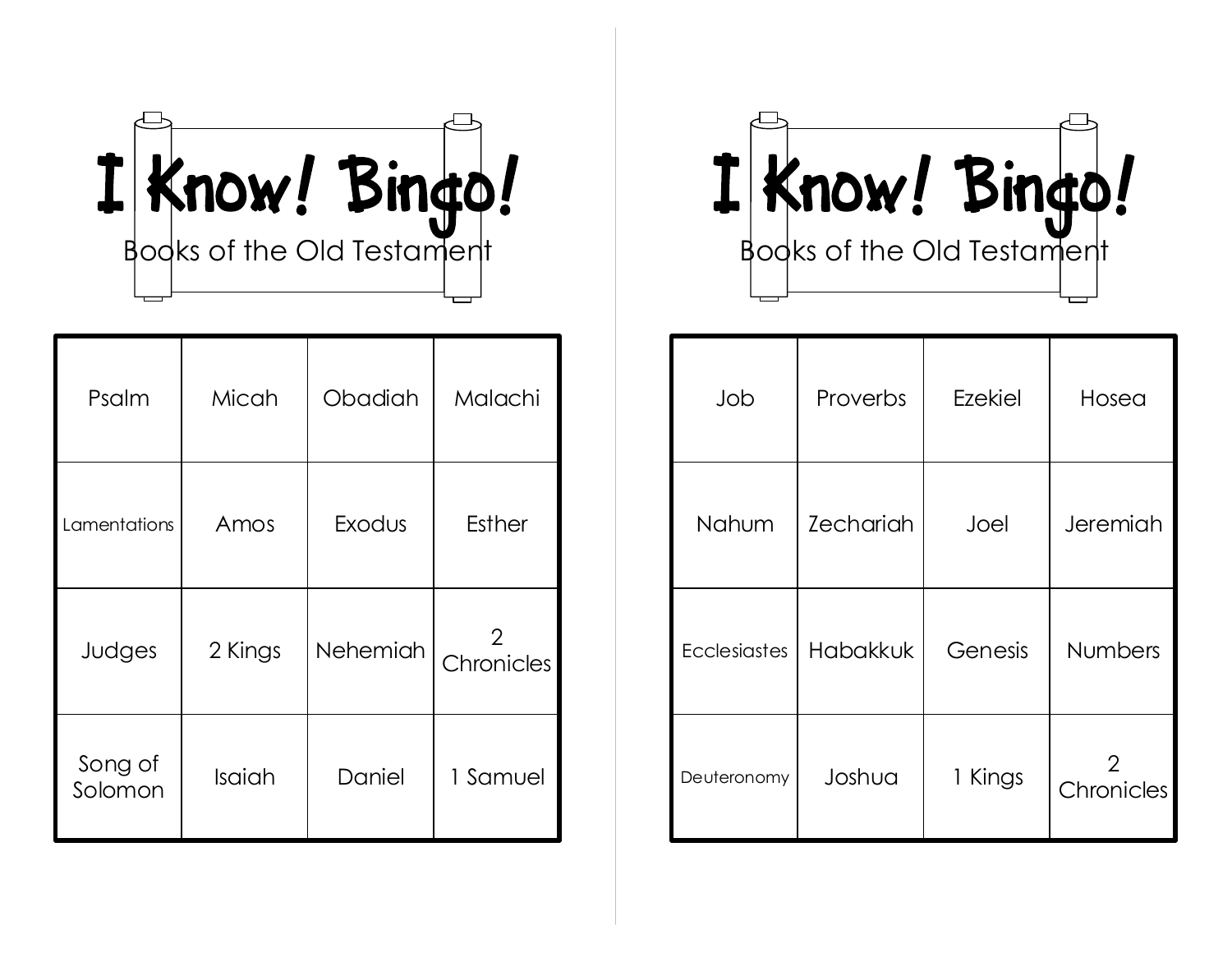

| 2 Samuel | Joel            | Exodus        | Jonah              |
|----------|-----------------|---------------|--------------------|
| Jeremiah | 2<br>Chronicles | Judges        | Leviticus          |
| Psalm    | Malachi         | <b>Esther</b> | Song of<br>Solomon |
| 1 Kings  | Ezra            | Nahum         | 2 Kings            |

I Know! Bingo!

| <b>Zechariah</b> | Hosea        | 1 Kings        | Ruth     |
|------------------|--------------|----------------|----------|
| <b>Ezekiel</b>   | Judges       | <b>Numbers</b> | 2 Samuel |
| Micah            | Exodus       | Malachi        | Daniel   |
| Habakkuk         | Lamentations | Job            | Ezra     |